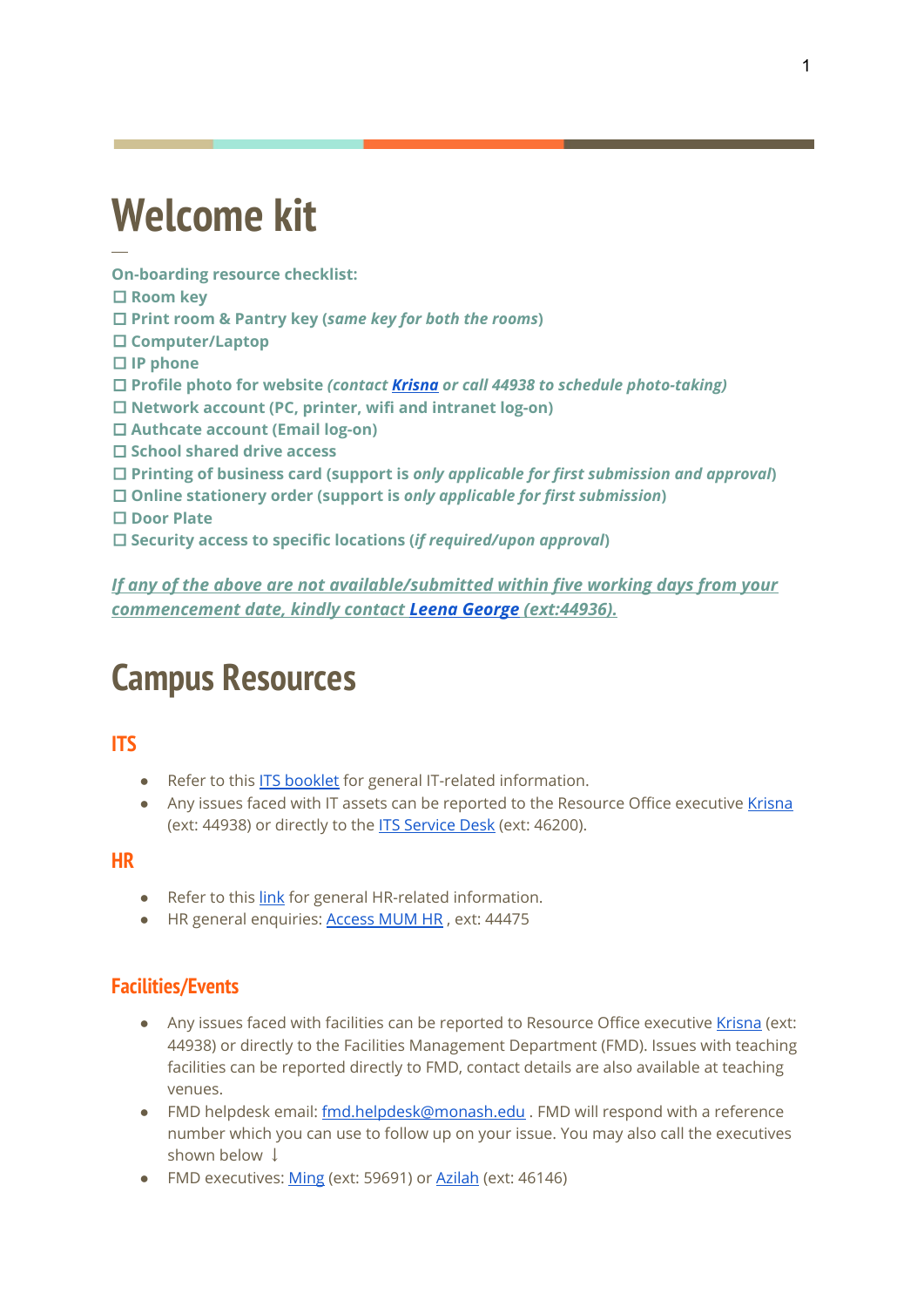- Booking of teaching spaces (Lecture theatre, computer lab, any other teaching space) can be done on WRB [2019](https://roombooking.monash.edu/WRB_SMA2019/default.aspx). *Note: Booking must be made at least 1 week prior to event date.* If less than a week, please email details to Resource Office executive [Krisna](mailto:krisnakumari.perumal@monash.edu) (ext: 44938).
- Booking of common/open areas (Sports center, car park foyer, exhibition foyer) can be done on the Space [Booking](https://fmu-rbs.monash.edu.my/home) System
- [Stationery](http://intranet.monash.edu.my/ess/fmd/Pages/Stationery-Form.aspx) request form Stationery collection every Thursday at the mailroom (beside Maybank). You may also request for a business card/name card [here](http://intranet.monash.edu.my/ess/fmd/Pages/NameCardRequest.aspx) and stamp [here](http://intranet.monash.edu.my/ess/fmd/Pages/Stamp-Order.aspx). These are to be collected at the mailroom as well.
- To register events: Event [Management](https://een-ems.monash.edu.my/) System . *Note: Internal/small events that are held within the School area need not be registered. Only events that involve campus spaces outside the School should be registered in the system.* For clarification, contact [Krisnakumari](http://krisnakumari.perumal@monash.edu/) (ext: 44938)

### **Finance**

- Travel application, reconciliation and reimbursement claims to be made on the Finance Travel & [Expense](https://fin-te.monash.edu.my/) system
- For hardcopy submissions (e.g. student FYP claims), please drop them into the Finance dropbox located beside the School of Engineering pantry 5-4-13 or .
- To make financial reimbursement of foreign currency, staff can use the [Finance](http://intranet.monash.edu.my/Finance/Daily%20Forex%20Rate/Forms/AllItems.aspx) forex [rate](http://intranet.monash.edu.my/Finance/Daily%20Forex%20Rate/Forms/AllItems.aspx) . The rates are updated every working day. For further clarification, contact [Jennifer](mailto:jennifer.lee@monash.edu) [Lee](mailto:jennifer.lee@monash.edu) (ext: 45618/ Room No: 2-4-33)

### **Resources & Operations Office**

- The School Resources & Operations unit is located at room 5-4-10. The team consists of:
	- o Manager: Leena [George](mailto:leena.george@monash.edu) (ext: 44936)
	- Executive: Krisnakumari (Krisna)
- Purchasing-related PIC: Leena [George](mailto:leena.george@monash.edu) (ext: 44936)or [Krisna](mailto:krisnakumari.perumal@monash.edu) (ext: 44938)
- Finance: [Jennifer](mailto:jennifer.lee@monash.edu) Lee (ext: 45618)
- Website/key/space/resource-related PIC: [Krisna](mailto:krisnakumari.perumal@monash.edu) (ext: 44938)
- School website: **[Engineering](https://www.monash.edu.my/engineering)** / [IT](https://www.monash.edu.my/IT)
- School [Intranet](http://intranet.monash.edu.my/infotech/SitePages/default.aspx): SoE Intranet and SoIT Intranet
- Room booking
	- Staff to email details of booking to [Krisna](mailto:krisnakumari.perumal@monash.edu) (ext: 44938) for approval. Booking can be made by staff themselves on the School intranet links provided below.
	- School of Engineering meeting rooms 5-4-14, 5-4-15, 5-5-18 (SoE [intranet\)](http://intranet.monash.edu.my/eng/booking/default.aspx).
	- To book meeting room 5-4-59 and SoIT meeting room 2-4-13, please email details to Krisna.
	- School of IT meeting room 2-4-13 (SolT [intranet](http://intranet.monash.edu.my/infotech/booking/2430/default.aspx)).
	- To book Data Science Lab 9-4-04, please contact Technical Officer in charge [Bathmanathan](mailto:bathmanathan@monash.edu) (Bathma) (ext: 46265)
- All resources listed below can be obtained from the Resources Office at room 5-4-10. School resources available for loaning/requesting:
	- Laptop (booking can be done o[n](http://intranet.monash.edu.my/eng/booking/default.aspx) SoE [intranet](http://intranet.monash.edu.my/eng/booking/default.aspx) and SoIT [intranet\)](http://intranet.monash.edu.my/infotech/booking/2430/default.aspx) (*for meeting/presentation purposes only)*
	- Laser pointer
	- Teleconferencing set (booking can be done on SoE [intranet\)](http://intranet.monash.edu.my/eng/booking/default.aspx) *(Note: Teleconferencing can be done using IP phone available in all meeting rooms)*
	- Audio recorder
	- [Merchandise](https://docs.google.com/presentation/d/1OR-Syvw0tlwnnzDAojl82SFn4RIiYV9LEZgx6OEsiGk/edit#slide=id.g36d770a7d0_0_317) (subject to availability and upon approved)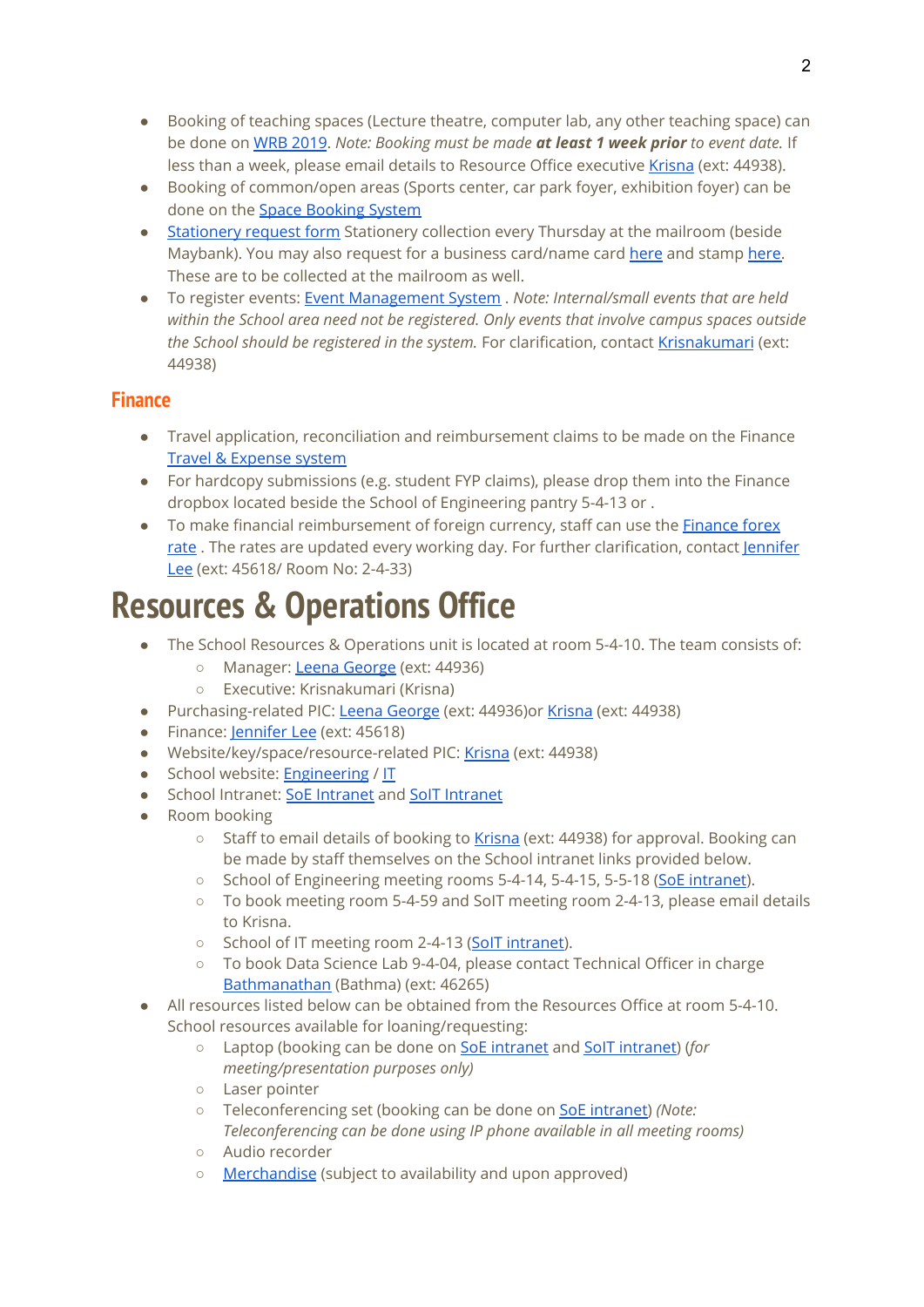○ Visualizer

## **Research Office**

- The School Research Office unit is located at room 5-4-03. The team consists of:
	- Manager: Wan Nurul [Rukiah](mailto:Wan.Nurul@monash.edu) (location: 5-4-03B, ext: 46224)
	- Executives:
		- Lam Mun [Heng](mailto:lam.munheng@monash.edu) (location: 5-4-03, ext: 45893)
		- Mastura [Wanchik](mailto:mastura.wanchik@monash.edu) (location: 5-4-03, ext: 46225)
		- Wan [Adleen](mailto:wan.adleen@monash.edu) (location: 5-4-03, ext: 59757)
- The School Research Office is responsible for managing research related matters for the School, managing Graduate Research Students (GRS) and managing SRO related coursework units.
- Functions of the Research Office include:

#### **1. Graduate Research Student (GRS) Management**

- i. Handle enquiries regarding to GRS (pre-enrolment and post-enrolment)
- ii. Manage online admission application, admission and enrolment
- iii. Process the administration of GRS scholarships
- iv. Coordinate the administration for GRS milestone reviews
- v. Manage GRS administrative work (stipend list, GRS variation forms,

international student attendance, letters related to GRS)

vi. English Writing Support for GRS

#### **2. School Research Management**

- i. Provide high level advice, input and info related to SRO to stakeholders
- ii. Administrative support for School funded research initiatives
- iii. Secretarial support to School Research Committees
- iv. Manage School Research administrative work
- v. Prepares documentation for research program accreditation and review, audit, workflow and SOP
- vi. Manage School of Engineering research events
- vii. Monitor internal grants
- viii. Manage research related databases, including research outputs such as publications
- ix. Facilitate and manage the development of collaborative arrangements between School and external agencies, industry and institutions
- x. Management of RA and research internship
- xi. Manage and monitor research operating budget for all research activities in the school

#### **3. SRO Coursework Management**

- i. Development and coordination of coursework units for GRS under SRO
- ii. Manage documentation for audit purposes.
- The research office manager, Wan Nurul provides high level advice to stakeholders on Research and Development related matters.
- The executives, Mun Heng, Mastura and Wan Adleen manages GRS and SRO administrative work and supports School related research activities.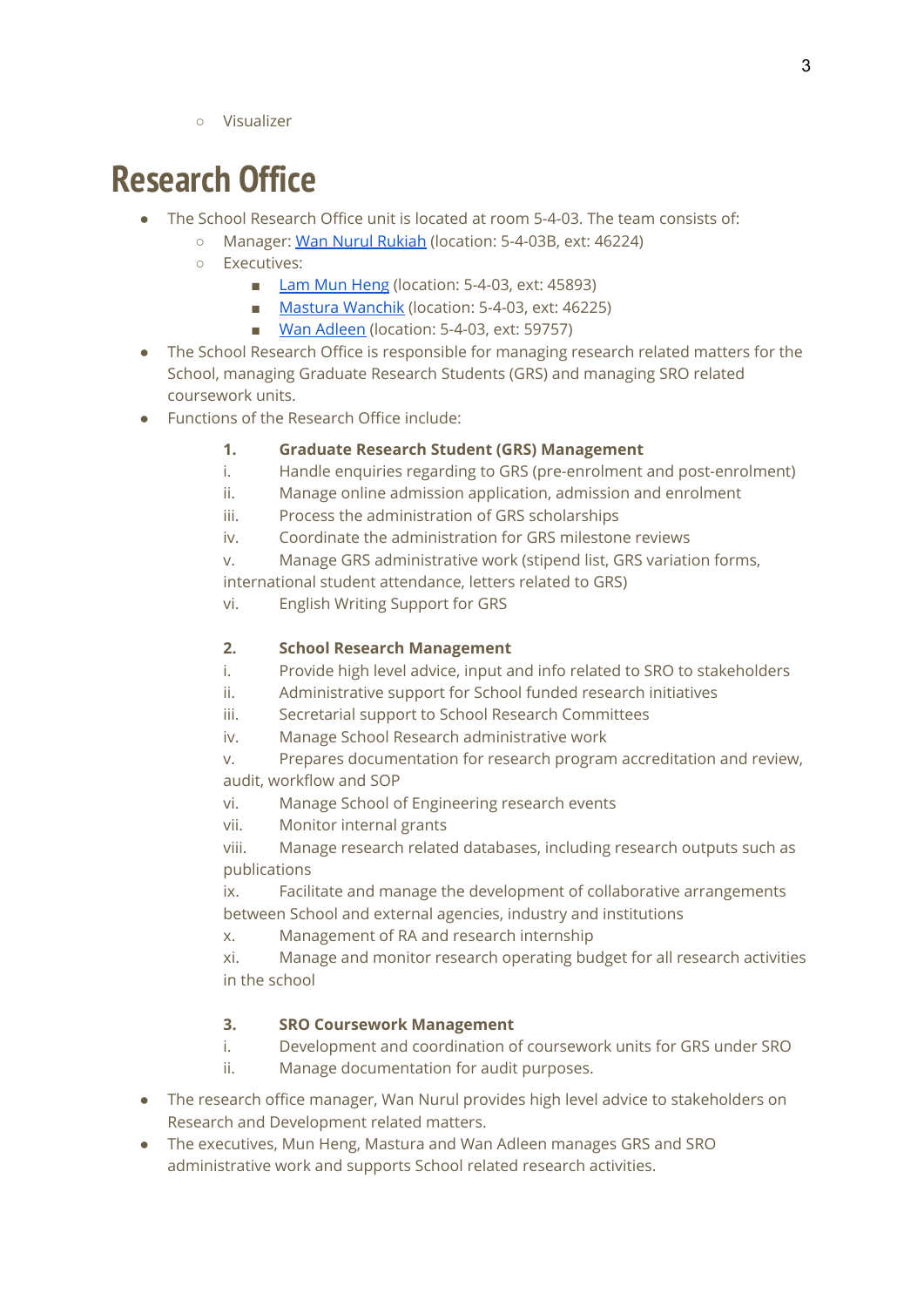**[Research](https://www.monash.edu.my/engineering/research/research-engineering/research) office website** 

### **Education Management Office**

- The Education Management unit is located at room 5-4-10. The team consists of:
	- Manager: [Tang](mailto:tang.waimun@monash.edu) Wai Mun (location: 5-4-10C, ext: 45640)
	- Administrative Executives (SoE):
		- Ng Mei [Ching](mailto:ng.mei.ching@monash.edu) (ext: 46226)
		- Nor [Simaa](mailto:norsimaa.syazwani@monash.edu) (ext: 59608)
	- Administrative Executives (SoIT):
		- Nurul [Amirah](mailto:nur.amirah@monash.edu) (ext: 59711)
- Functions of EMO include:
	- Manage educational resources to achieve the goals and priorities of the teaching and learning for the academic programmes for the Schools.
	- Provide support to the Deputy Head of School (Education) and senior academics with the development and delivery of educational-related/programmes to promote high quality teaching and learning practices across the Schools.
	- Provide substantial input in the preparation of documents for programme approval and accreditation.
	- Collaborate closely with Central Administration, particularly the Campus Education Office, Quality Assurance and Compliance units and Education Excellence Unit.
	- Engage with the Board of Engineers, Malaysia (BEM), and Engineering Accreditation Council (EAC), Malaysia for matters pertaining to programme accreditation and registration.
- Website links:
	- Education Excellence Unit (intranet) [link](http://intranet.monash.edu.my/Academic%20Services/EM/default.aspx) for information pertaining to unit enhancement.
	- Campus Education Office (intranet) [link](http://intranet.monash.edu.my/EQI/default.aspx) for information pertaining to academic programmes accreditation.
	- School shared drive: Accessing Unit Box to upload teaching materials and assessments/examination materials of respective units. Follow the step-by-step [guide](https://drive.google.com/file/d/1M7CUdd4BvF9yb__VZEveMmH7jUFbNm8N/view?usp=sharing).

### **Course Management Office**

- The Course Management unit is located at room 5-4-03. The team consists of:
	- Manager (SoE & SoIT): Azizun [Sallehudin](mailto:azizun.sallehudin@monash.edu) (location: 5-4-01, ext: 44447)
	- Assistant Manager (SoIT): [Suhaila](mailto:suhaila.jumat@monash.edu) Jumat (ext: 45632)
	- Course Executives (SoE):
		- [Rohaya](mailto:rohaya.ishak@monash.edu) Ishak (ext: 46228)
		- [Mageswari](mailto:mageswari.vadarajoo@monash.edu) (ext: 46219)
		- [Cheong](mailto:cheong.pau.lin@monash.edu) Pau Lin (ext: 59708)
		- Amal [Rusyda](mailto:amal.rusyda@monash.edu) (ext: 46185)
		- [Poonggavanam](mailto:v.poonggavanam@monash.edu) (ext: 46227) *(SoE & SIT timetabling)*
		- [Prabagaran](mailto:Prabagaran.Magendran@monash.edu) (ext: 46375) *(SoE & SIT timetabling)*
	- Course Executives (SoIT):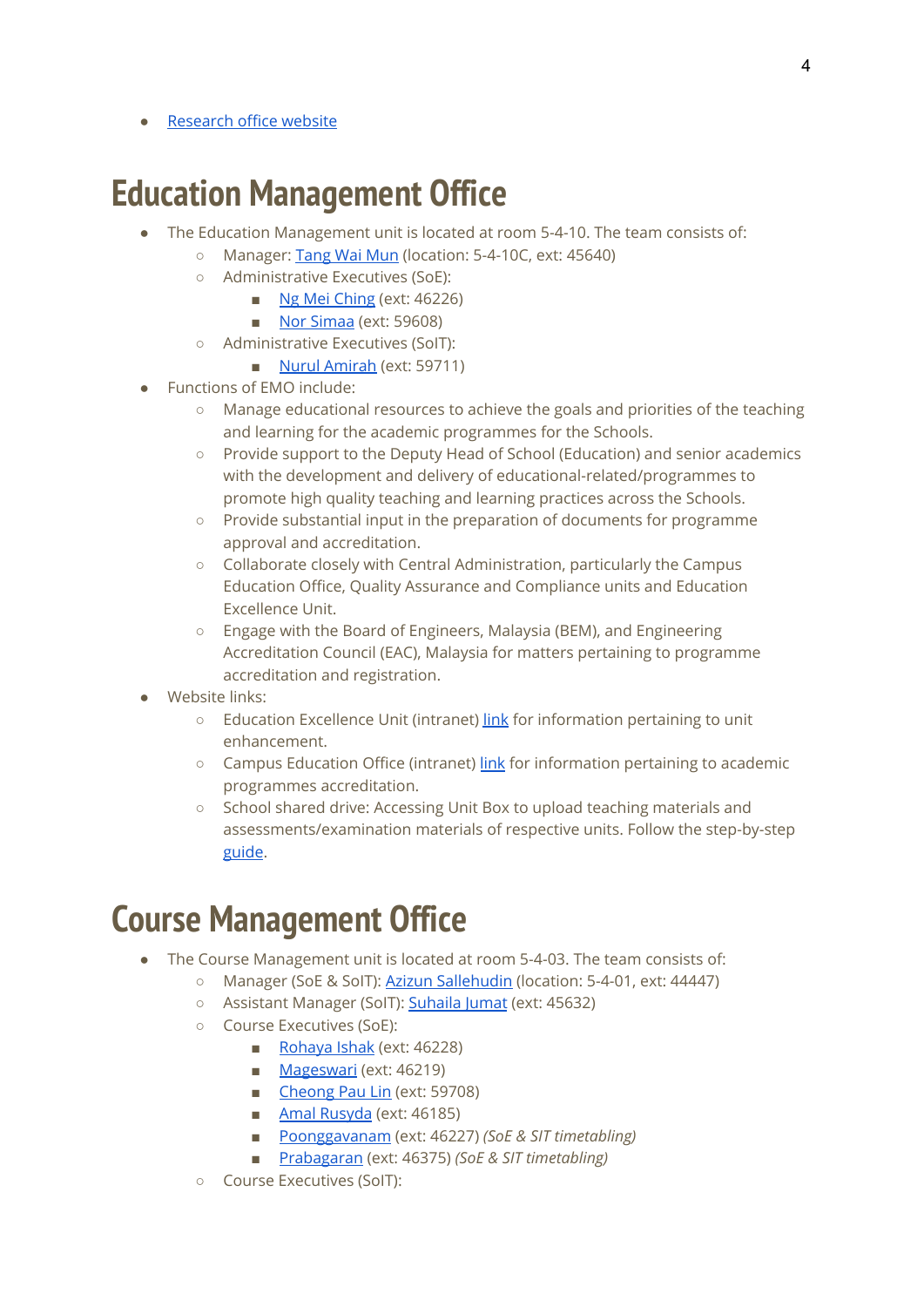#### ■ [Norliza](mailto:norliza.ayub@monash.edu) (Liza) (ext: 44994)

- CMO staff are mostly responsible for course administration. Their job scope includes:
	- Providing course advice and counselling to current and prospective students
	- Processing applications including credit transfer in consultation with the Head of Discipline/Course Coordinators
	- Processing course transfers and course completions
	- Monitoring student progress
	- Handling course progression matters
	- Managing timetable for academic staff and students
	- Maintaining student management database system (Callista)
- If you experience any issues with the [international](https://attendance.monash.edu.my/manage/) student attendance code, kindly contact Mr. Yap Sing [Nian](mailto:yap.sing.nian@monash.edu) (Ext: 44975)
- Website links on course information:
	- Commencing [undergraduates](https://www.monash.edu.my/engineering/engineering-at-monash/undergraduates/commencing)
	- Current [undergraduates](https://www.monash.edu.my/engineering/engineering-at-monash/undergraduates/current)
	- [Undergraduate](https://www.monash.edu.my/engineering/engineering-at-monash/undergraduates/october-intake) October intake

### **Laboratory Management Office**

- The School Laboratory Management Office is responsible for managing laboratory facilities of the School, purchasing of laboratory consumables, maintaining the equipment and supporting laboratory classes.
- The Laboratory Management unit is spread across Building 2, 4 and 5. The unit is led by Lab Manager [Daniel](mailto:wong.cheng.yeow@monash.edu) Wong (ext: 46183). The unit members are shown below according to discipline:

| <b>Discipline</b> | <b>Name</b>          | <b>Position</b>          | Ext no. | Room no.      |
|-------------------|----------------------|--------------------------|---------|---------------|
| <b>Overall</b>    | <b>Daniel Wong</b>   | Lab manager              | 46183   | $5 - 2 - 13$  |
| <b>Chemical</b>   | <b>Nurul Hidayah</b> | Senior Tech. Officer     | 44462   | $5 - 5 - 39$  |
|                   | <b>Sharon Wong</b>   | Senior Tech. Officer     | 59785   | $5 - 5 - 37A$ |
|                   | Mohd. Isha           | <b>Technical Officer</b> | 46260   | $5 - 5 - 35$  |
|                   | Nur Azreen           | <b>Technical Officer</b> | 46260   | $5 - 5 - 35$  |
|                   | <b>Azarudin</b>      | Senior Tech. Officer     | 45649   | $5 - 1 - 06$  |
|                   | <b>Afig Anwar</b>    | <b>Technical Officer</b> | 45649   | $5 - 1 - 06$  |
| <b>Civil</b>      | Nur Livana           | <b>Technical Officer</b> | 44464   | $5 - 2 - 15$  |
|                   | <b>Afig Fadhly</b>   | <b>Technical Officer</b> | 44482   | $5 - 2 - 20$  |
|                   | <b>Amir Syafig</b>   | <b>Technical Officer</b> | 44489   | $5 - 3 - 12$  |